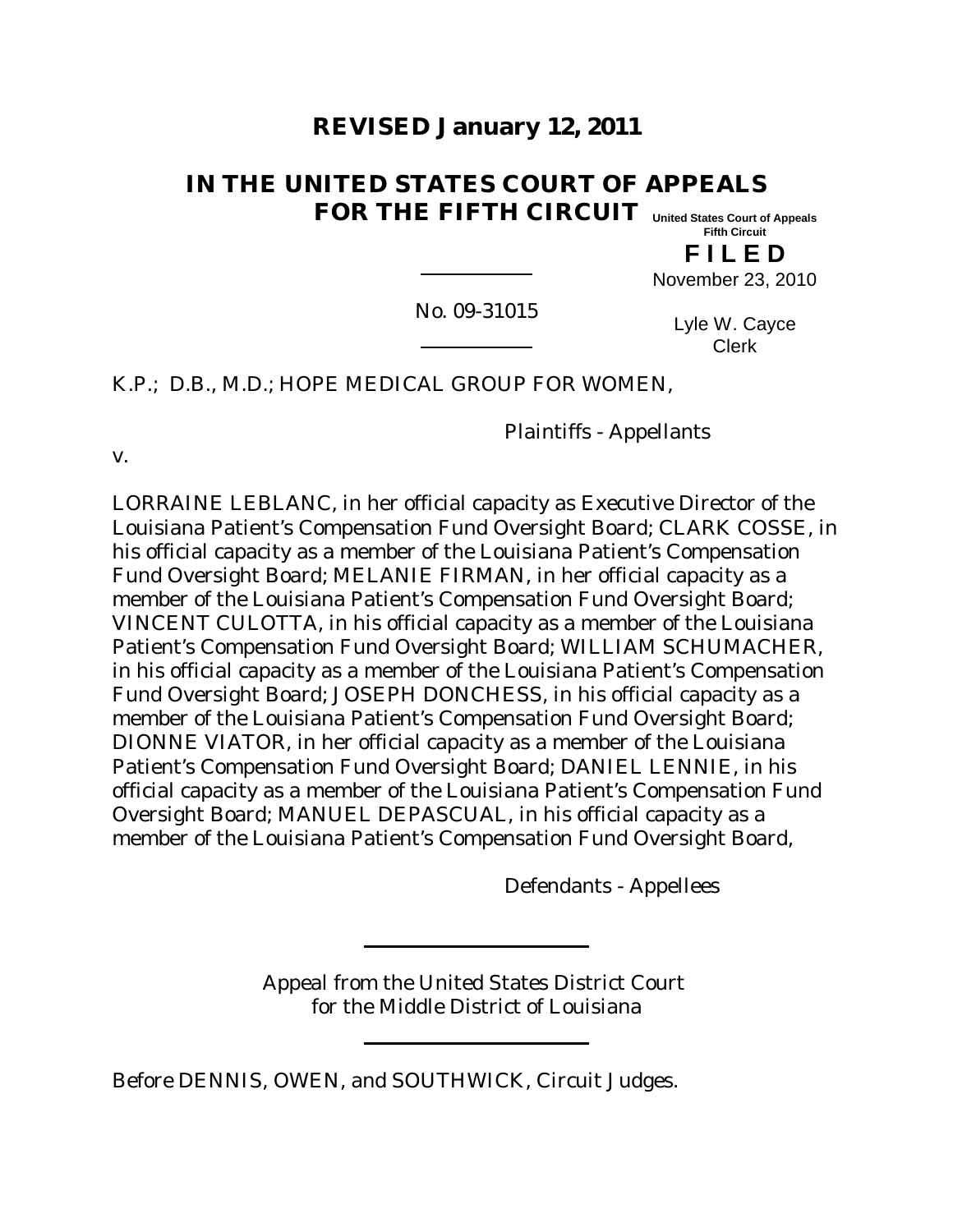Leslie H. Southwick, Circuit Judge:

Physicians enrolled in the Louisiana Patient's Compensation Fund challenge the constitutionality of a state statute denying abortion providers the benefits of participation in the Fund. They seek to enjoin the Patient's Compensation Fund Oversight Board from using that statute to prevent processing and paying of abortion-related claims. The district court determined that the members of this Board were entitled to Eleventh Amendment immunity because they lacked sufficient connection with the challenged statute. We disagree and therefore REVERSE and REMAND.

# I. STATEMENT OF FACTS

Hope Medical Group for Women ("Hope") provides women's health services, including elective abortions, in Shreveport, Louisiana. Plaintiffs K.P. and D.B. are both physicians who perform abortions at Hope.

Both K.P and D.B. are enrolled in the Louisiana Patient's Compensation Fund. The Fund was created by the 1975 Medical Malpractice Act ("the Med-Mal Act") in an effort to control the costs of medical malpractice insurance. The Fund's purpose is to make uniform compensation to patients claiming injuries as a result of medical malpractice. The Fund is a voluntary program for which all licensed and certified healthcare providers are eligible.

Participation in the program requires a healthcare provider to file an application and proof of financial responsibility with the Patients' Compensation Fund Oversight Board ("the Board"), which administers the Fund. Financial responsibility can be shown either by medical malpractice insurance coverage or \$125,000 in cash or cash equivalents. Participating providers must also pay annual surcharges based on the risks associated with their respective practices and the claims history in those areas.

Healthcare providers that meet these requirements and pay the applicable charges are deemed qualified and are issued a certificate of enrollment. Once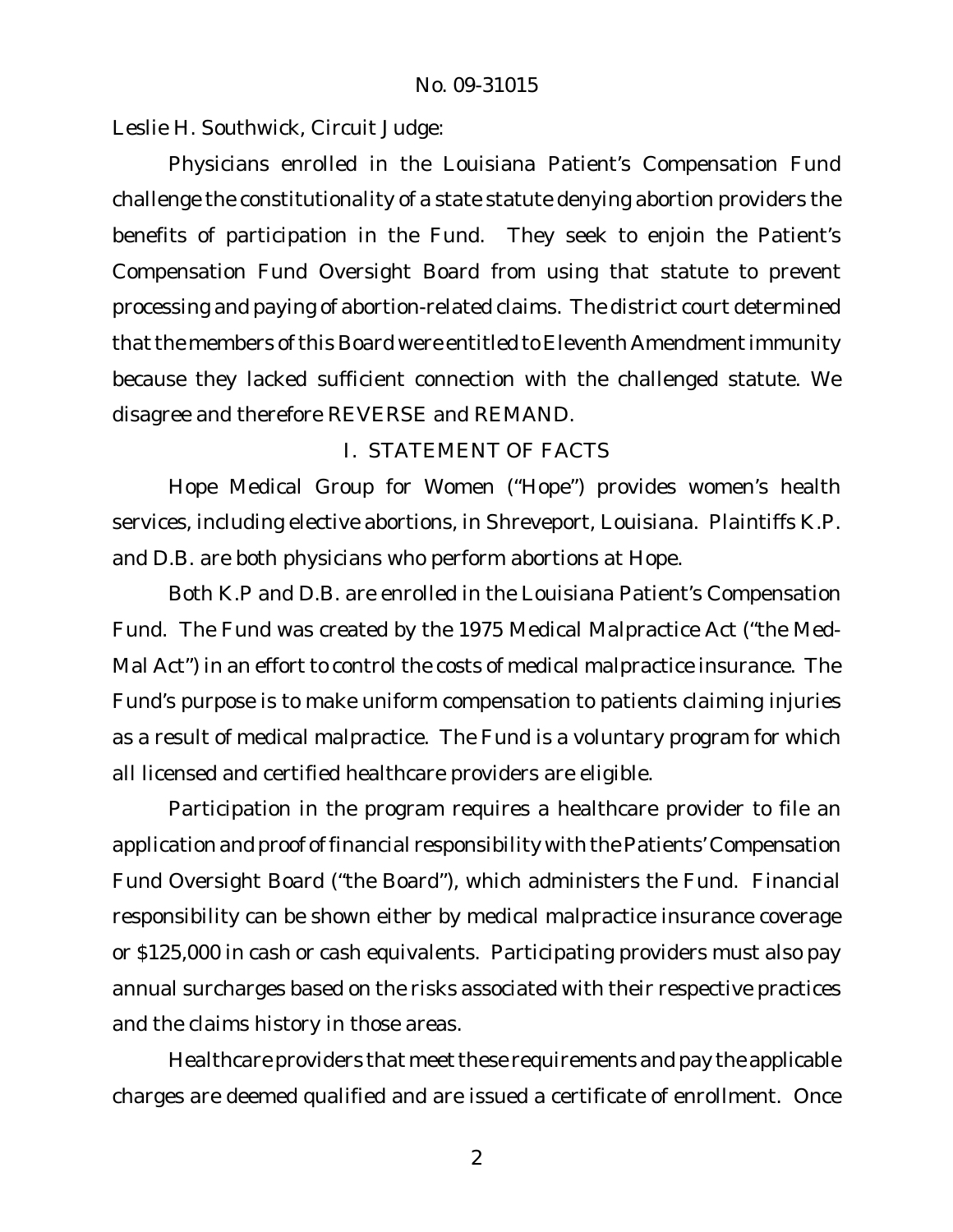enrolled in the program, providers are eligible for significant benefits. Among these benefits is a cap on medical malpractice liability. A Fund participant's personal liability is limited to \$100,000. Any damages in excess of that amount are paid by the Fund. Total recovery is limited to \$500,000 plus future medical expenses. Qualified providers are also entitled to a medical review panel's expert opinion on whether the provider violated the standard of care. The panel's report is admissible in any subsequent civil proceeding.

In June 2007, a former Hope patient named Brittany Prudhome requested the formation of a Fund medical review panel to assess claims for injuries sustained during an abortion at Hope. Prudhome's complaint sought damages for medical negligence. She identified as defendants Doctors K.P. and D.B., as well as the clinic.

After reviewing her claim, the Board in July 2007 informed Prudhome that neither K.P. nor D.B. was qualified for Fund coverage as to her claim. The Board cited Louisiana Revised Statute Section 9:2800.12 as the reason it refused Prudhome's claim. That 1997 statute defines the tort liability of physicians who perform abortions. A doctor is liable for "any damage occasioned or precipitated by the abortion," including "injuries suffered or damages occasioned by the unborn child  $\dots$ ." La. Rev. Stat. Ann. § 9:2800.12(A), (B)(2). It further provides that "laws governing medical malpractice or limitations of liability thereof provided in [the Medical Malpractice Act] are not applicable to this Section." *Id*. § 9:2800.12(C)(2).

Based on Section 9:2800.12, the Board reasoned that abortion providers were not entitled to participate in the Fund for abortion-related procedures. Despite the two doctors' enrollment in the Fund, the Board refused to convene a review panel to hear Prudhome's complaint. Prudhome subsequently filed suit against the doctors and Hope in state court.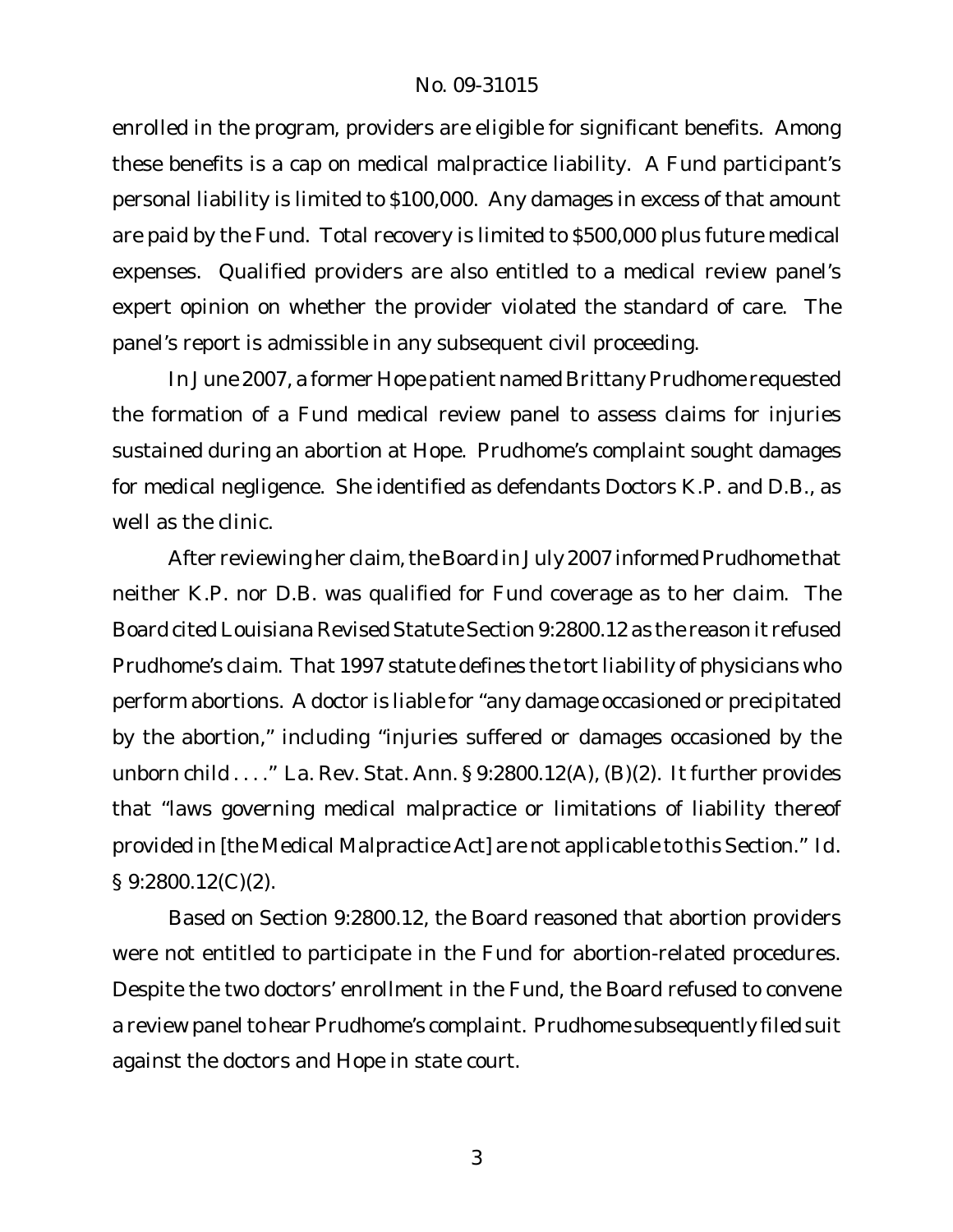In November 2007, the doctor identified as K.P. filed suit in the United States District Court for the Middle District of Louisiana. The Defendants were the members of the Board and also Lorraine LeBlanc, the Fund's Executive Director, named in their official capacities. Later, Hope and the doctor identified as D.B. became Plaintiffs. The suit challenged the constitutionality of Section 9:2800.12 both on its face and as applied. Specifically, Plaintiffs contended that the statute is unconstitutionally vague and violates the rights of physicians and their patients to equal protection and privacy as guaranteed by the Fourteenth Amendment. Plaintiffs requested declaratory and injunctive relief.

The Defendants filed a motion to dismiss on the grounds that they are immune from suit under the Eleventh Amendment. The district court dismissed the action, concluding that the statute in question did not charge these defendants with any particular enforcement authority. This appeal followed.

II. DISCUSSION

# *A. Mootness*

After litigation commenced in this case, the Board in March 2008 agreed to convene a medical review panel to assess Prudhome's claims. In correspondence with Prudhome's attorney, the Board expressed a willingness to review the merits of her action but reserved the right to refuse payment if the Board later determined that abortion-related procedures were not covered by the Med-Mal Act. Defendants now assert that their determination to admit Prudhome's claim against the Plaintiffs moots this action.

Mootness exists when the actual controversy among the parties has ended. *Ctr. for Individual Freedom v. Carmouche*, 449 F.3d 655, 661 (5th Cir. 2006). If accepting the claim for processing gives to the Plaintiffs everything the Defendants could properly be ordered to do by a court in this lawsuit, mootness might have arisen. The constitutional issues at the core of this litigation would be for another cast of players.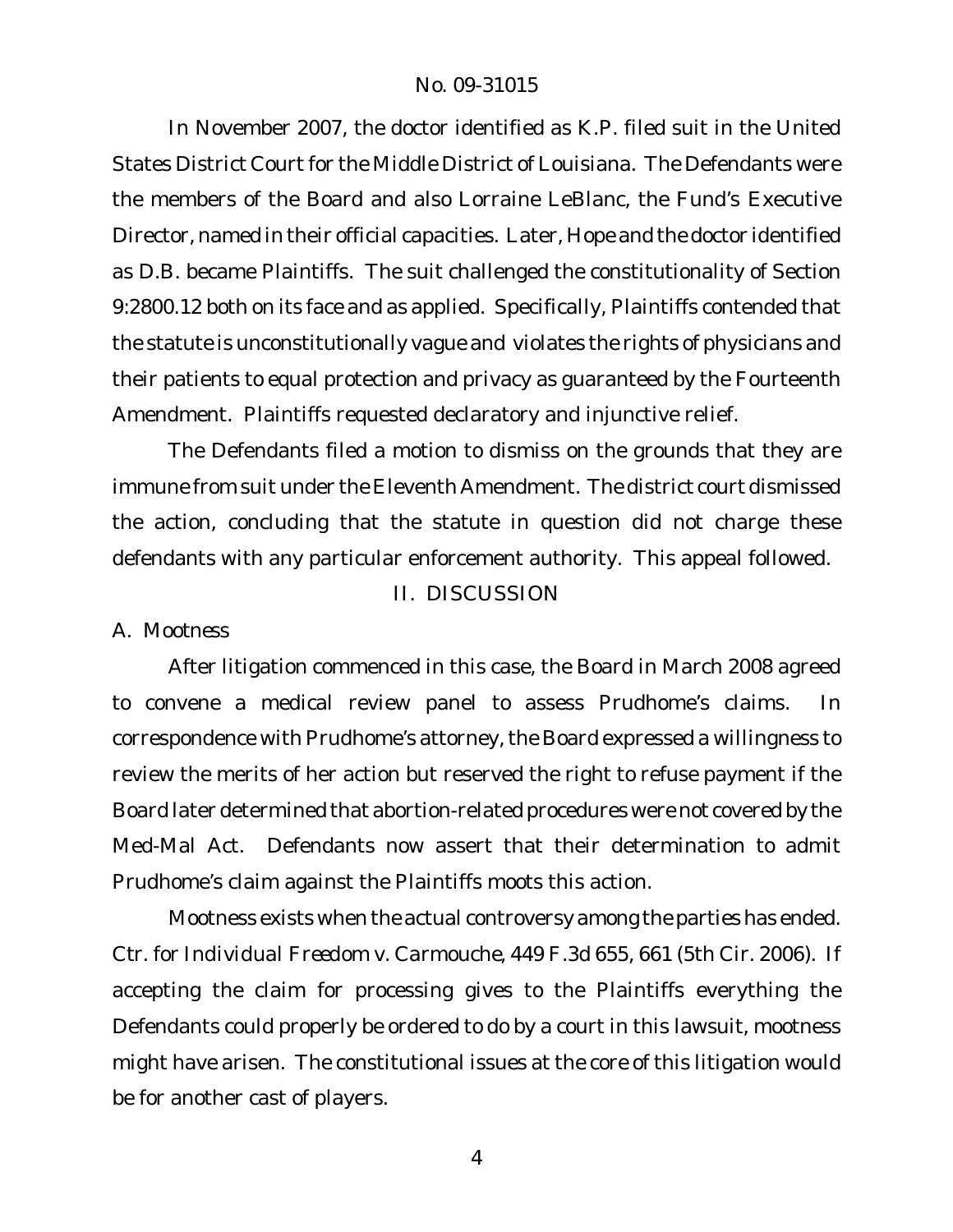To understand whether the case is moot, we need to understand the role of the Defendants regarding a claim such as that presented by Prudhome. Among the actions the Board takes is to decide – as a gatekeeper, to use the parties' word – whether the claim is one it may accept. The Board has now changed positions on that, from its July 2007 denial to its March 2008 acceptance. In a letter dated March 12, 2008, the Board stated that the claim would be considered by a medical review panel. Relevant to mootness, though, the Board reserved its right to deny the coverage of the Fund if it is determined that the claim was not "malpractice" as defined by state law. The reservation was capitalized, presumably, because of its importance:

THE PATIENT'S COMPENSATION FUND AND THE OVERSIGHT BOARD RESERVE THE RIGHT TO DENY PCF COVERAGE FOR THOSE ALLEGATIONS DETERMINED TO BE OUTSIDE OF THE SCOPE OF MALPRACTICE AS DEFINED IN THE MEDICAL MALPRACTICE ACT.

Section 9:2800.12 was not cited, but it was the unnamed potential barrier to use of the Fund. The Board did not commit the medical review panel to completing its usual process for a claim and preparing a report.

The difficulties the panel would have in preparing a report can be seen from the panel procedures and responsibilities set out at some length in a section of the Med-Mal Act. *See* La. Rev. Stat. Ann. § 40:1299.47. The panel is to receive evidence, consult with experts if it desires, and then "express its expert opinion as to whether or not the evidence supports the conclusion that the defendant or defendants acted or failed to act within the appropriate standards of care." *Id.* § 1299.47(F), (G). The panel report is admissible in a medical malpractice action. *Id.* § 1299.47(H). Section 9:2800.12, though, might make the report irrelevant because it provides that no standard of care will apply to damages resulting from abortions. *Id.* § 9.2800.12. Thus, it could be that the panel or the Board may decide that the report is useless to an abortion claim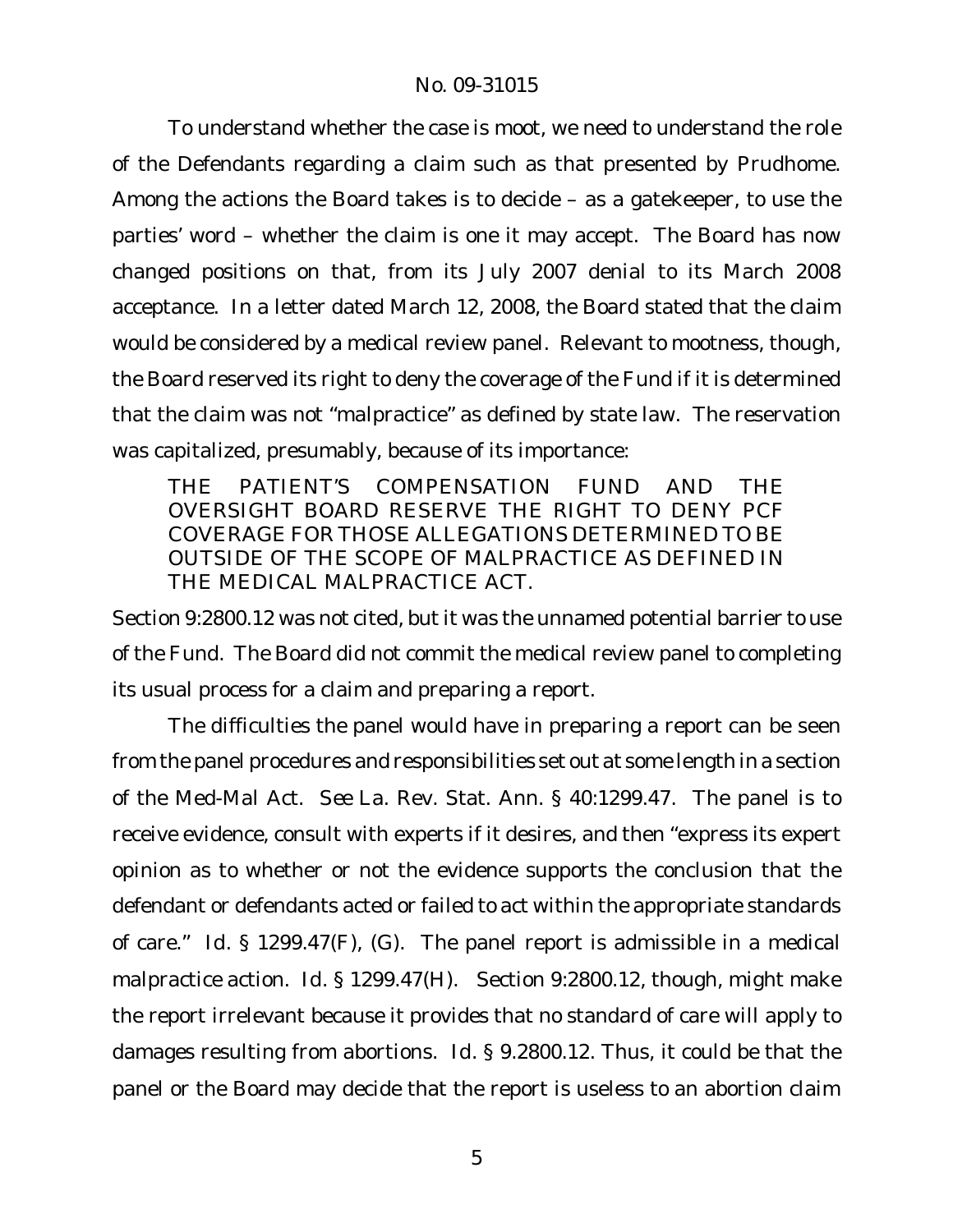under Section 9:2800.12 and end up not preparing one. We find no concession by the Defendants that the medical review panel will actually prepare a report that will state an opinion on whether medical malpractice occurred.

The Board would again become involved in a claim such as Prudhome's at least by the time of a settlement between a patient and the abortion providers, or after a civil action were concluded. That is when the Board would decide whether an amount greater than the \$100,000 that the medical provider has to pay should be paid by the Fund. *Id.* § 1299.44(B)(2)(A). We do not see specific reference in that section to an obligation of the Board to determine whether the claim is one covered by the Fund. Elsewhere, though, the Med-Mal Act declares that the Fund is not "liable for any sums except those arising from medical malpractice." *Id*. § 1299.41(I). The Med-Mal Act under which the Fund operates is specifically made inapplicable by Section 9:2800.12.

We know from the evidence that the Board has taken the position that the Fund is not available to pay claims that are affected by Section 9:2800.12. That view is unremarkable, as the statute clearly prohibits use of the Fund for abortion claims that are brought under Section 9:2800.12. A Louisiana "administrative agency does not have the authority to determine the constitutionality of statutes." *Albe v. La. Workers Comp. Corp.*, 700 So. 2d 824, 828 (La. 1997). The Board has to apply statutes as written. This litigation calls on the Board to defend the statute, not to question it.

The only basis argued for mootness is that in March 2008, the Board agreed after this litigation commenced to have the Prudhome claim considered by a medical review panel. At best, this is a voluntary cessation of one effect of the earlier announced refusal to allow use of the Fund for abortion claims. Voluntary cessation even of all the conduct being challenged in a lawsuit does not moot a case. *Sossamon v. Lone Star State of Tex*., 560 F.3d 316, 324 (5th Cir. 2009). A defendant, without court compulsion, could legally return to its former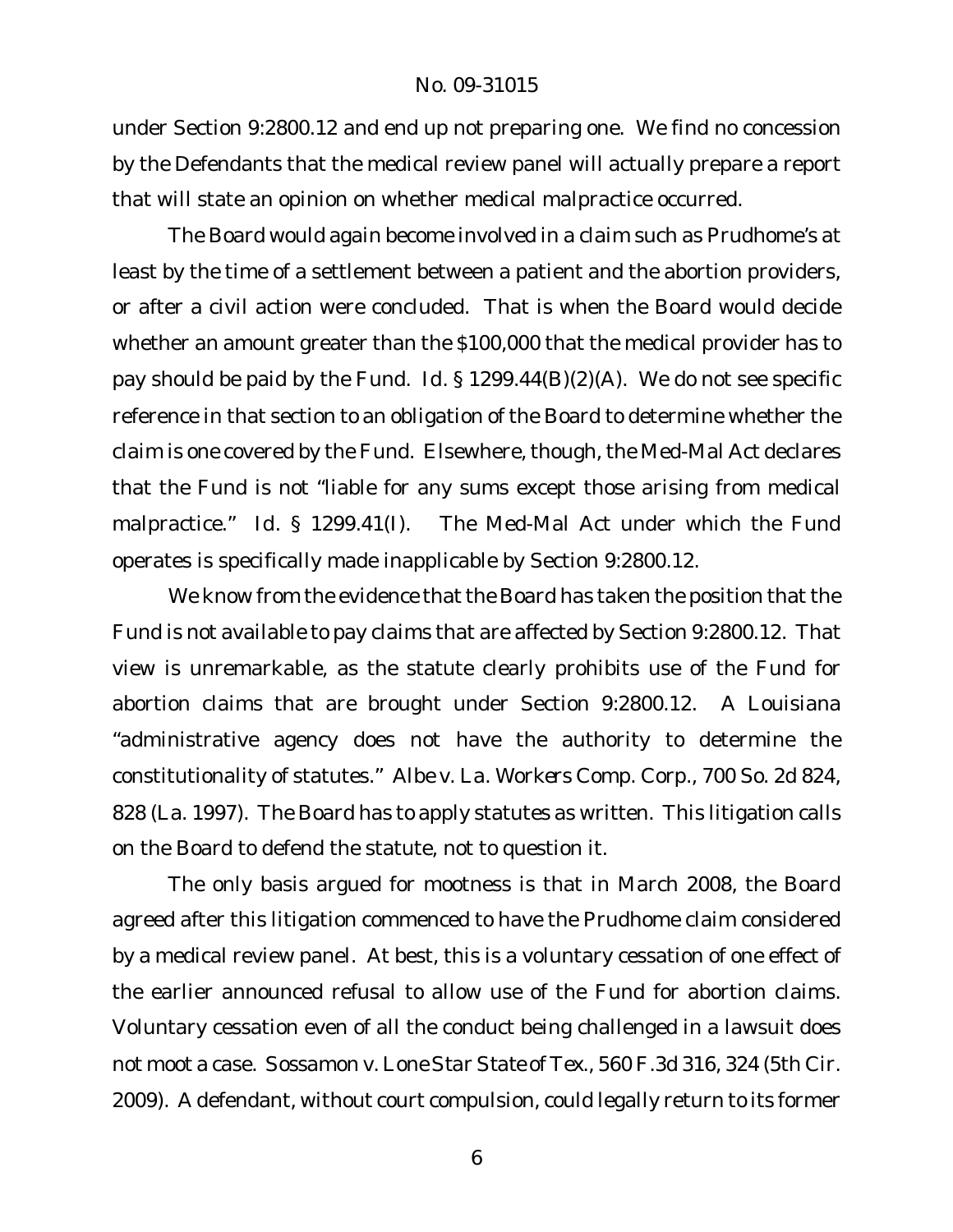ways. The defendants, who are the ones asserting mootness, must convince us that there is no reasonable prospect that what the plaintiffs allege as the cause of their injury will recur. *Friends of the Earth, Inc. v. Laidlaw Envtl. Servs., Inc.*, 528 U.S. 167, 189 (2000). We are not convinced.

This suit is not moot.

# *B. Standing*

Neither party has raised the issue of standing. We should address standing, though, when there exists a significant question about it. *See Doe v. Tangipahoa Parish Sch. Bd.*, 473 F.3d 188, 194 (5th Cir. 2006). We raise the point because of the similarity of the present action to a case heard en banc by this court in 2001. *Okpalobi v. Foster*, 244 F.3d 405 (5th Cir. 2001) (en banc). There, a physician who performed abortions challenged the constitutionality of Section 9:0028.12. *Id.* at 409. Like the Plaintiffs here, a doctor sought to enjoin enforcement of the statute. *Id.* Named as defendants in that suit were the Attorney General and the Governor of Louisiana, who asserted Eleventh Amendment immunity as a defense. *Id.* at 410.

The district court in *Okpalobi* declared the statute unconstitutional; a panel of this Court affirmed. *Okpalobi v. Foster*, 190 F.3d 337 (5th Cir. 1999), *superseded by Okpalobi*, 244 F.3d 405 (en banc). The en banc Court reversed the district court because ten of the fourteen judges agreed that the Plaintiffs lacked Article III standing. *Okpalobi*, 244 F.3d at 429.

Article III of the United States Constitution grants jurisdiction to the federal courts only over claims that constitute "cases" or "controversies." U.S. Const. art. III, § 2, cl. 1. Federal courts should exercise power only "in the last resort[ ] and as a necessity . . . and only when adjudication is consistent with a system of separated powers and the dispute is one traditionally thought to be capable of resolution through the judicial process." *Allen v. Wright*, 468 U.S. 737, 752 (1984) (citations, brackets, and quotation marks omitted).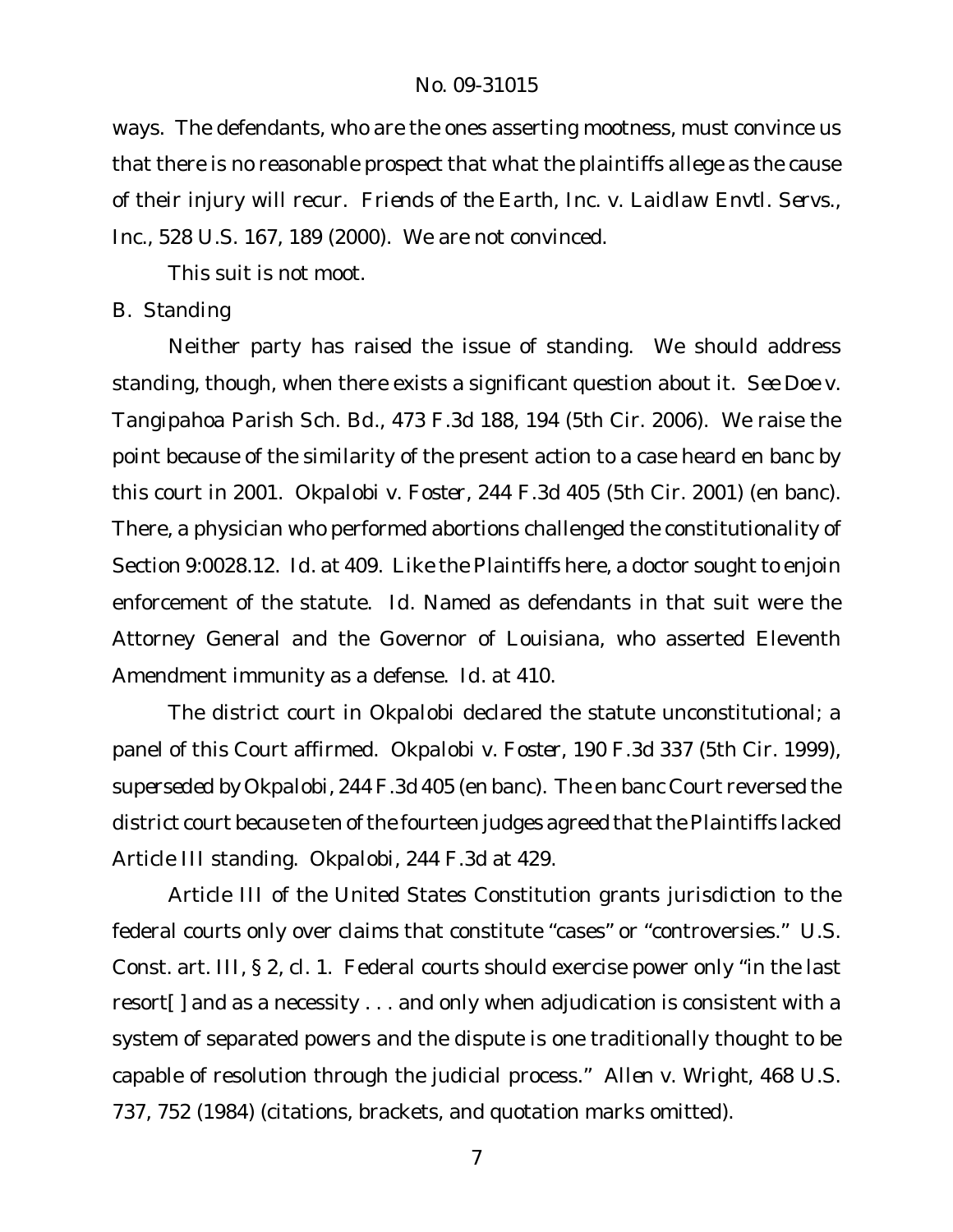Article III standing requires an injury-in-fact caused by a defendant's challenged conduct that is redressable by a court. Lujan v. Defenders of Wildlife, 504 U.S. 555, 560-61 (1992). We discuss all three components.

*1. Injury-in-fact*

An injury sufficient to confer standing is both "concrete and particularized" and "actual or imminent." *Croft v. Governor of Tex*., 562 F.3d 735, 745 (5th Cir. 2009). The initial alleged injury was the failure of the defendants to convene a medical review panel. A panel was subsequently convened, a fact we discussed earlier regarding mootness. Plaintiffs also complain that they sustained actual pecuniary injuries when they were refused the benefits otherwise associated with their paid membership in the Fund. For example, they are subject to unlimited liability for the performance of abortion procedures because the liability caps of the Fund are not being applied to their abortion patients. The uncapped liability likely affects malpractice insurance rates.

We conclude that being denied these and other protections of the Med-Mal Act is a "direct pecuniary injury" that generally is sufficient to establish injuryin-fact. *See Henderson v. Stalder*, 287 F.3d 374, 379 (5th Cir. 2002).

Admittedly, the injury alleged here is not as concrete as some might be. The Plaintiffs' liability for suits filed by Prudhome or other future patients has not yet materialized. Still, both this court and the Supreme Court have generally permitted future events which are sufficiently likely to occur to serve as a basis for standing when the plaintiffs, as here, are seeking injunctive relief. For example, the Supreme Court has determined that a "real and immediate threat of future injury" is sufficient to confer standing to pursue an injunction so long as that threat is not merely conjectural. *City of L.A. v. Lyons*, 461 U.S. 95, 107 n.8 (1983). We have also held that in order to have standing to seek injunctive relief, plaintiffs must demonstrate that they are "likely to suffer future injury by the defendant." *James v. City of Dallas*, 254 F.3d 551, 563 (5th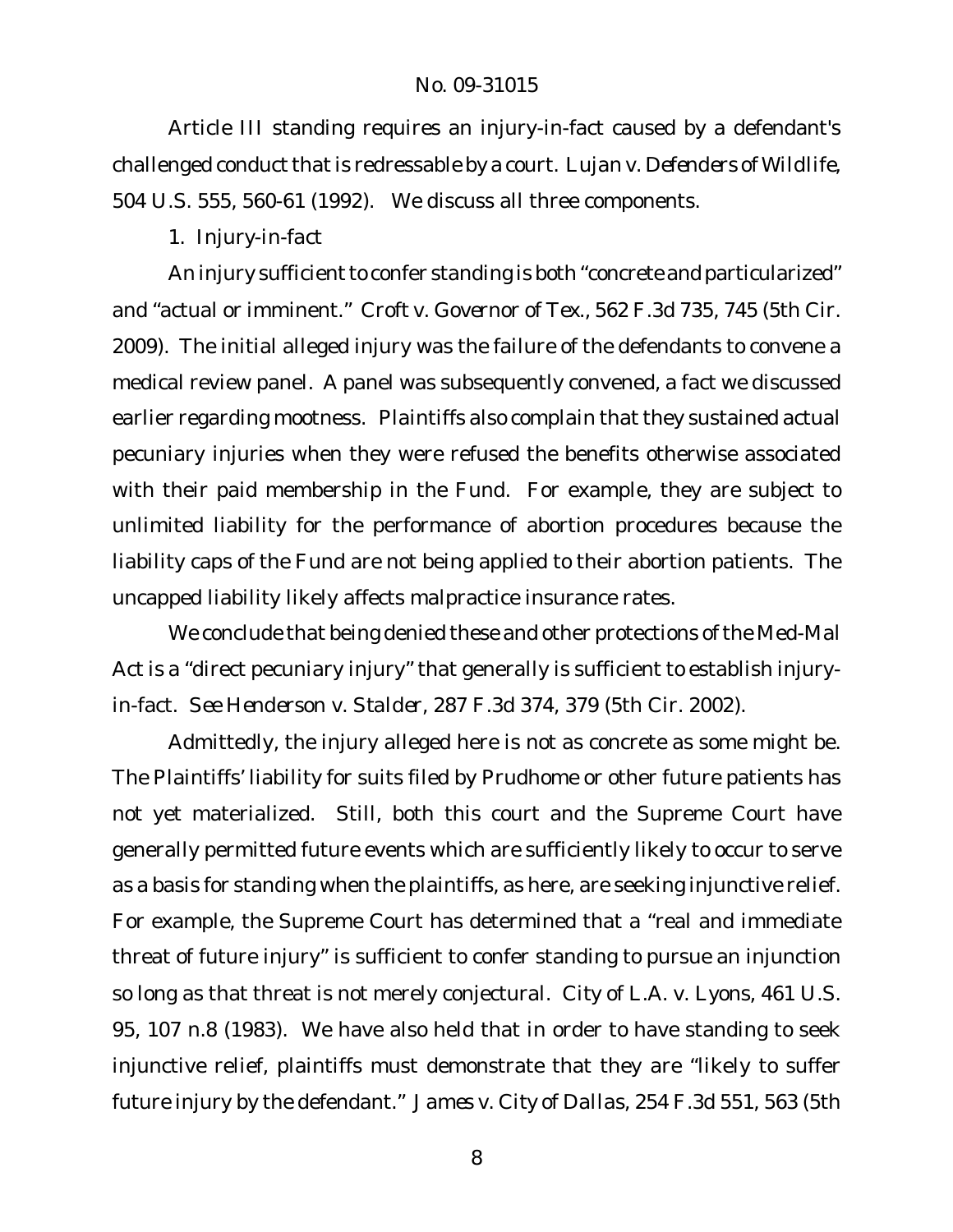Cir. 2001). Given the imminent threat posed by Prudhome's suit – and the probability of future suits of the same type – it is sufficiently likely that the physicians will face liability for abortion-related procedures.

Plaintiffs have alleged a sufficient injury-in-fact.

*2. Causation*

Whether a defendant's actions caused a plaintiff's injuries must be assessed. The Defendant Board is responsible for administering the benefits the Plaintiffs claim to have been denied. Members of the Board serve as initial arbiters of compensable claims under the Fund. Although the Board cannot prevent a private litigant from pursuing relief in Louisiana court, it can unilaterally preclude the Plaintiffs from claiming the benefits of limited liability and independent medical review. It can subsequently refuse to recognize the right to call on the Fund to pay a settlement or court judgment. This places the Defendants among those who would contribute to Plaintiffs' harm. The Board is the body with the initial authority to disburse or withhold the benefits associated with Fund membership.

Although the Board's decision could be overridden by a court, that does not block the tracing of the injury to these Defendants. Tracing an injury is not the same as seeking its proximate cause. *Bennett v. Spear*, 520 U.S. 154, 168-69 (1997). Because the Defendants significantly contributed to the Plaintiffs' alleged injuries, Plaintiffs have satisfied the requirement of traceability.

*3. Redressability*

Redressability was a key basis for the *Okpalobi* court's holding that those plaintiffs did not have standing. *Okpalobi*, 244 F.3d at 426-28. The court concluded that the Governor and Attorney General could not prevent private litigants from prosecuting causes of action pursuant to Section 9:2800.12. *Id*. at 428-29. The Board cannot either. The Board can, though, start the process for considering a claim against an abortion provider under the Med-Mal Act, or it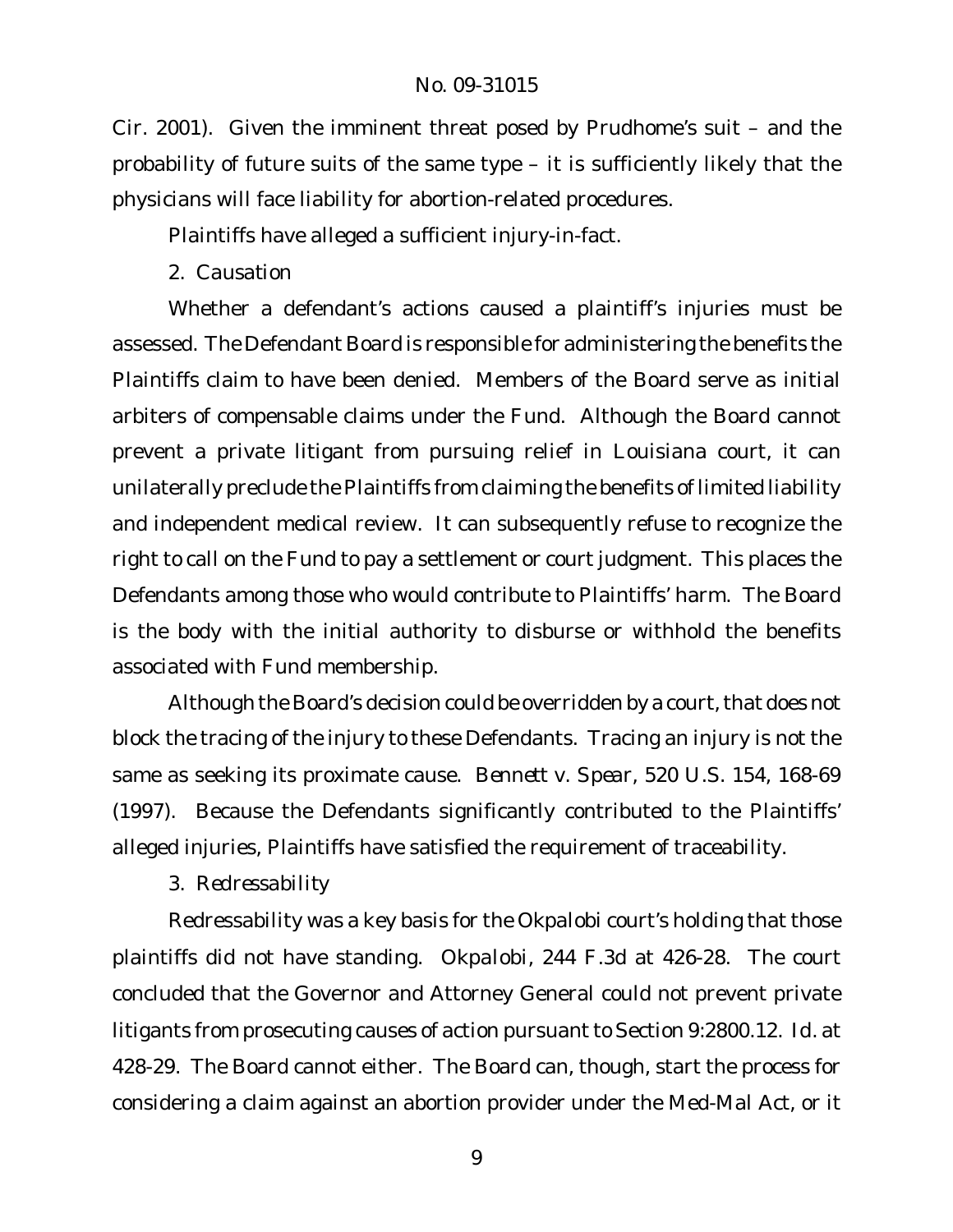can refuse to do so. Until March 2008, it refused. Even if the Board convenes a medical review panel, what the panel would do is unclear. It is supposed to state an opinion about whether a physician has met the standard of care. For abortion claims under Section 9:2800.12, though, such a standard may not matter. Finally, the Board can refuse to pay a claim if it determines malpractice legally was not involved.

We acknowledge that the Board is far from the sole participant in the application of the challenged statute. For example, litigants may bypass the Board and proceed directly in the courts. But at several points, Section 9:2800.12 impacts the Board's actions sufficiently to confer standing on these Plaintiffs. "[A] plaintiff satisfies the redressability requirement when he shows that a favorable decision will relieve a discrete injury to himself. He need not show that a favorable decision will relieve his *every* injury." *Larson v. Valente*, 456 U.S. 228, 243 n.15 (1982). This distinguishes the Board's role from that of the Governor and Attorney General in *Okpalobi*. Those two officials were found not to have "any duty or ability to do *anything*" relating to enforcement of the statute. *Okpalobi*, 244 F.3d at 427. Here, the Board has definite responsibilities relating to the application of Section 9:2800.12. Perhaps this distinction was sufficiently obvious that the Defendants decided not to contest standing.

Plaintiffs have standing to seek relief from these Defendants.

*C. Eleventh Amendment Immunity*

The Eleventh Amendment bars suits by private citizens against a state in federal court. *See Hutto v. Finney*, 437 U.S. 678, 700 (1978). The bar applies not only to the state itself, but also protects state actors in their official capacities. *See Nelson v. Univ. of Tex. at Dallas*, 535 F.3d 318, 320 (2008).

We review *de novo* a district court's order granting a motion to dismiss on Eleventh Amendment grounds. *Hudson v. City of New Orleans*, 174 F.3d 677, 682 (5th Cir. 1999).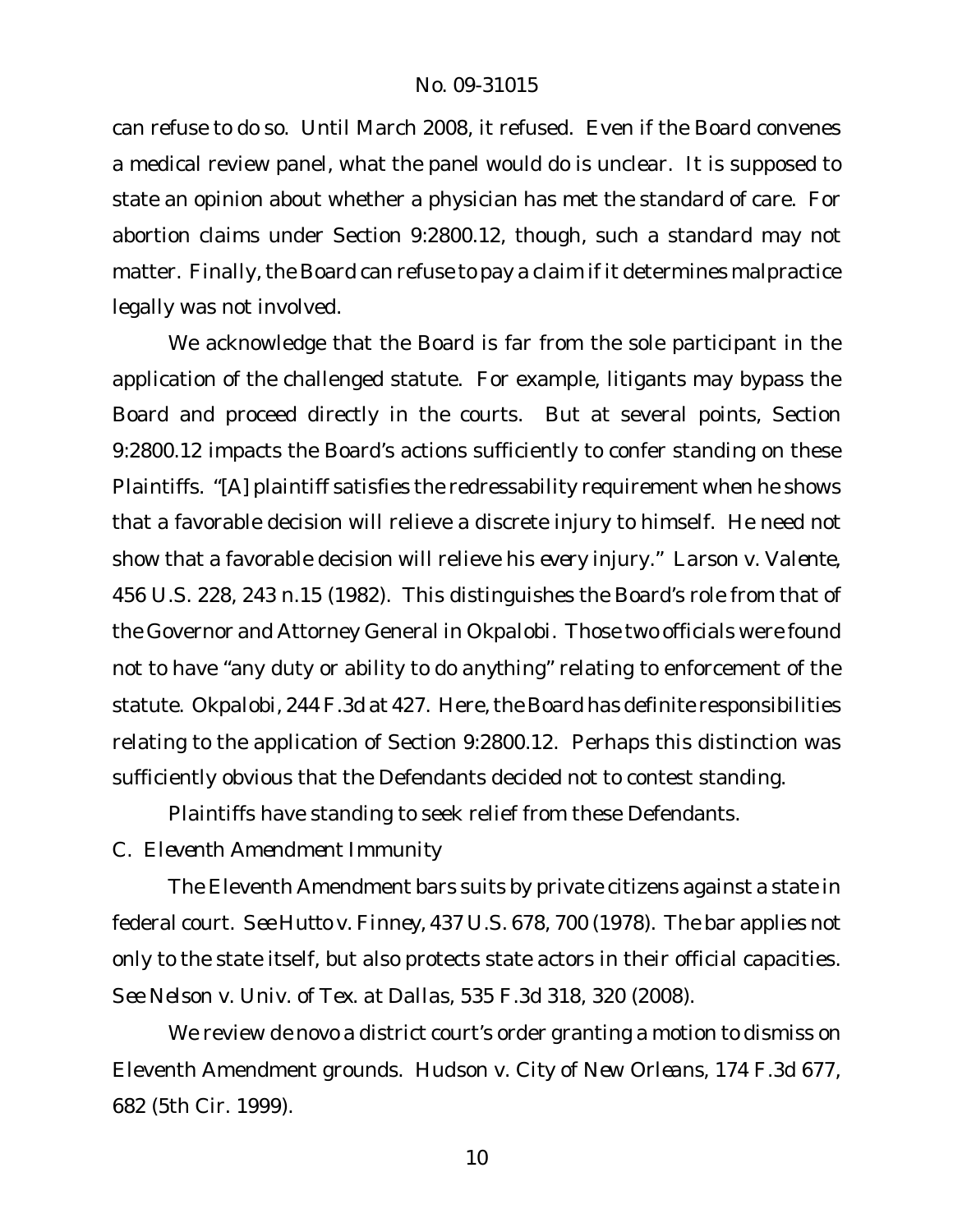The Supreme Court carved out a narrow exception to the Eleventh Amendment in *Ex Parte Young*, 209 U.S. 123 (1908). The rule is based on the legal fiction that a sovereign state cannot act unconstitutionally. *Id*. at 159. Thus, where a state actor enforces an unconstitutional law, he is stripped of his official clothing and becomes a private person subject to suit. *Id*. at 160.

In order to use the *Ex Parte Young* exception, a plaintiff must demonstrate that the state officer has "some connection" with the enforcement of the disputed act. *Id*. at 157. The connection requirement exists to prevent litigants from misusing the exception. There are plenty of state actors. A plaintiff must show that the defendant state actors "have the requisite 'connection' to the statutory scheme to remove the Eleventh Amendment barrier to suits brought in federal court against the State." *Okpalobi*, 244 F.3d at 410-11.

*Ex Parte Young* gives some guidance about the required "connection" between a state actor and an allegedly unconstitutional act. "The fact that the state officer, by virtue of his office, has some connection with the enforcement of the act, is the important and material fact, and whether it arises out of the general law, or is specially created by the act itself, is not material so long as it exists." *Ex Parte Young*, 209 U.S. at 157.

Defendants rely heavily on the lead opinion in *Okpalobi* for the proposition that a "special" relationship – not just "some connection" – needs to exist. *Okpalobi*, 244 F.3d at 414. Because that part of the en banc opinion did not garner majority support, the Eleventh Amendment analysis is not binding precedent. *See United States v. Ferguson*, 211 F.3d 878, 885 (5th Cir. 2000).

We need not resolve whether *Ex Parte Young* requires only "some connection" or a "special relationship" between the state actor and the challenged statute. We conclude that the Board falls within *Ex Parte Young* under either standard. As noted above, the state actor must be connected with an act's "enforcement" for the exception to apply. *Ex Parte Young*, 209 U.S. at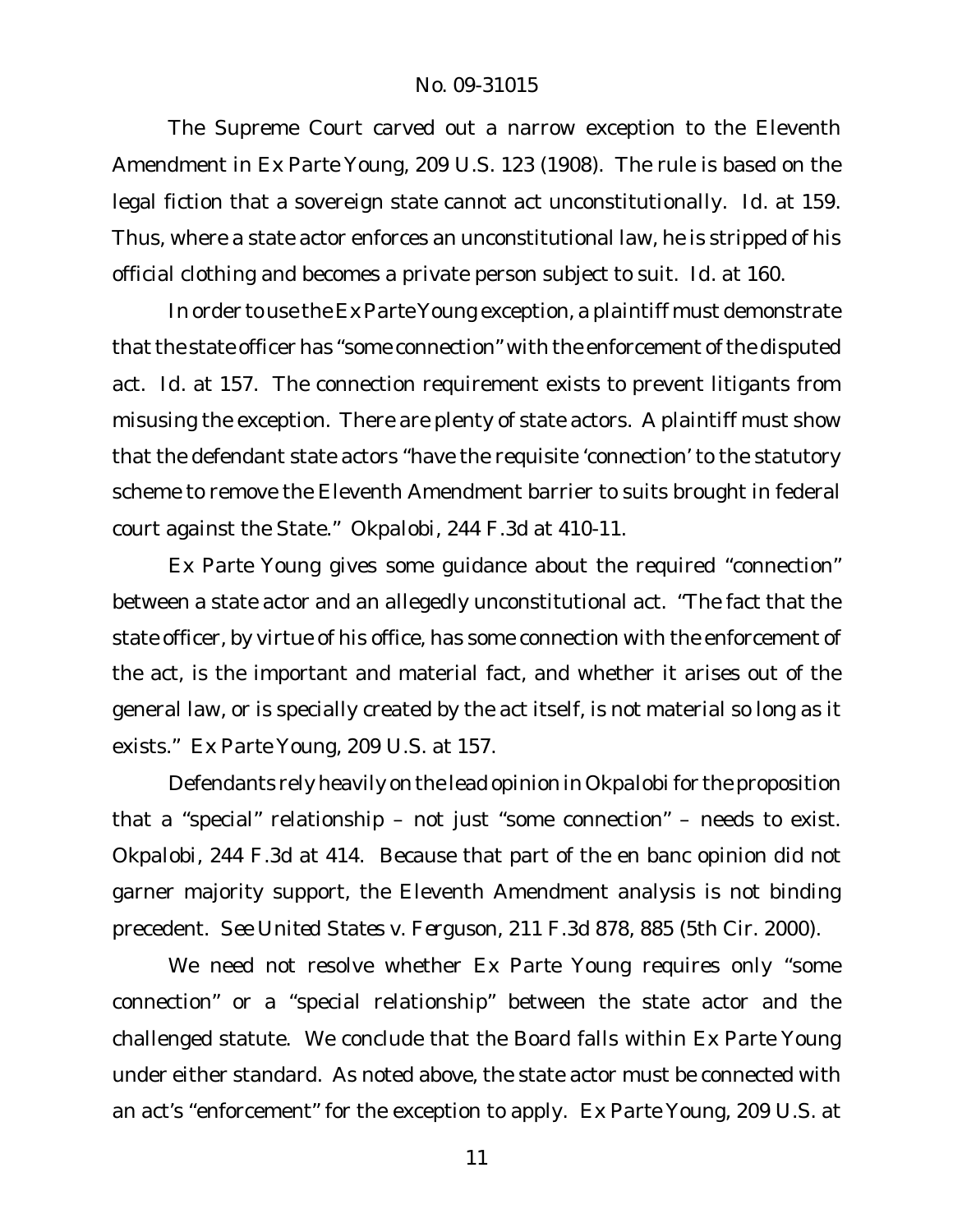157. "Enforcement" typically involves compulsion or constraint. Webster's Third New International Dictionary 751 (1993). By excluding abortion-related procedures from the coverage of the Med-Mal Act, Section 9:2800.12(C) implicitly requires the Board to differentiate between claims allowable and not allowable under the statute. By saying that only malpractice claims can be paid from the Fund, the Med-Mal Act also requires the Board to determine whether a claim presented to it has been statutorily excluded by Section 9:2800:12 from coverage. La. Rev. Stat. Ann. § 40:1299.41(I).

In summary, the Board's role starts with deciding whether to have a medical review panel consider abortion claims and ends with deciding whether to pay them. By virtue of these responsibilities, Board members are delegated some enforcement authority. Indeed, the evidence in this record indicates that the Board took an active role in enforcing Section 9:2800.12 as to Brittany Prudhome. When she brought her claim to the Board, she was instructed that she was without recourse under the Fund and should instead submit her claim to the courts. The Board enforces Section 9:2800.12 by applying its prohibitions.

The Defendants have the requisite connection with Section 9:2800.12 to fall within the *Ex Parte Young* exception. Consequently, this suit is not barred by the Eleventh Amendment.

We REVERSE and REMAND for further proceedings.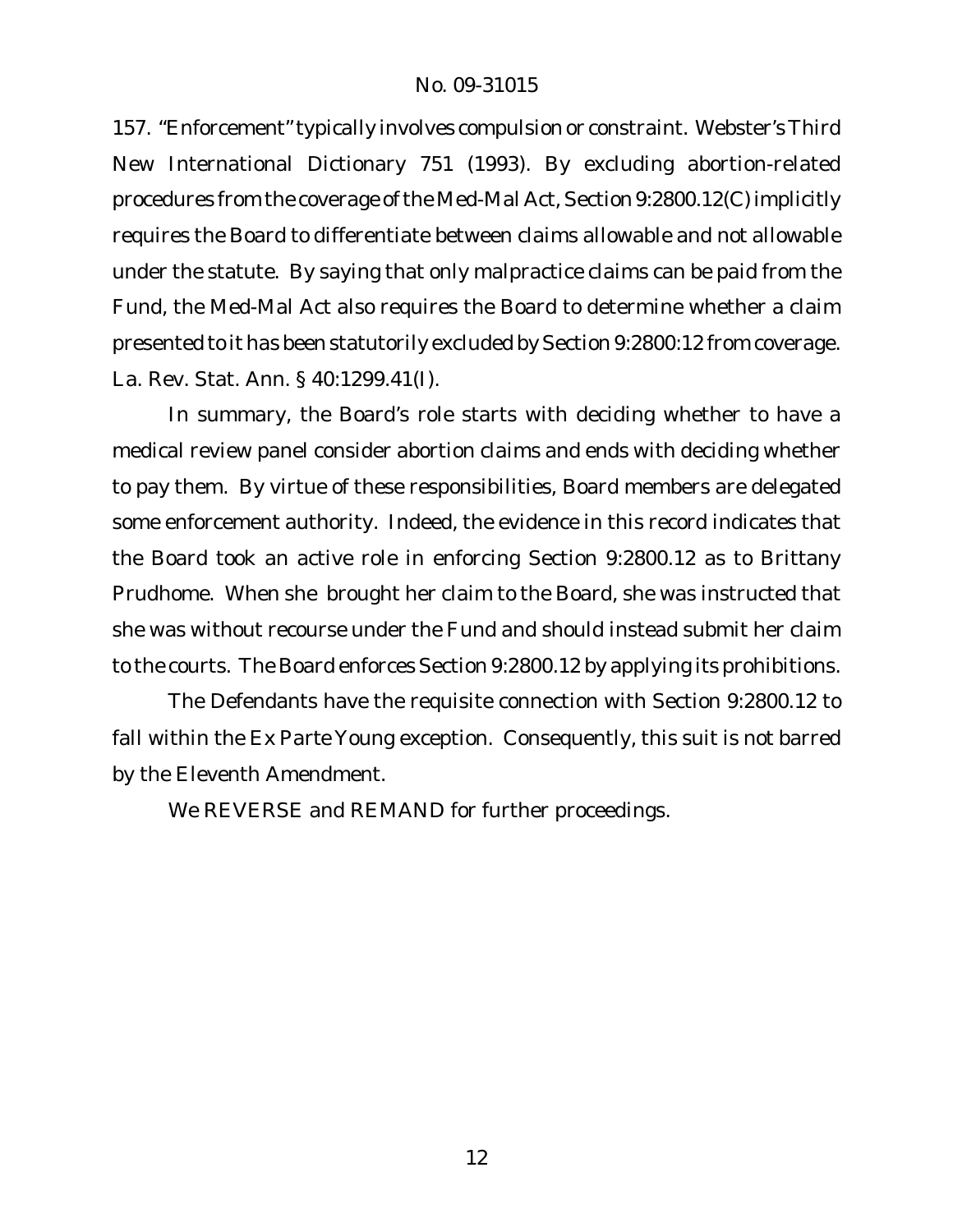DENNIS, Circuit Judge, concurring.

I fully concur in Judge Southwick's opinion for the court, but also write separately to make a few additional observations. The Louisiana statute that the plaintiffs seek to challenge, La. Rev. Stat. Ann. § 9:2800.12, contains an ambiguity which, although not dispositive, is relevant to the standing and Eleventh Amendment analyses. Judge Southwick's opinion refrains from addressing this ambiguity, but quite rightly holds that the plaintiffs in this case have standing and that the suit is not barred by the Eleventh Amendment regardless of how the ambiguity should be resolved. However, my agreement with the court's holdings is strengthened by my understanding of the meaning and effect of § 9:2800.12, which is as follows.

Section 9:2800.12(A) creates a private civil cause of action under which "[a]ny person who performs an abortion is liable to the mother of the unborn child for any damage occasioned or precipitated by the abortion." The statute does not specify a standard of care; consequently, as Judge Southwick's opinion indicates, the statute seems to implicitly impose strict liability, regardless of fault, on health care providers who perform abortions.<sup>1</sup> Further, the statute provides that Louisiana's statutory regime governing medical malpractice does not apply to actions brought under § 9:2800.12 for damage related to abortions. *Id.* § 9:2800.12(C)(2). However, the statute is silent as to whether a patient who has suffered some harm arising from an abortion can still bring an ordinary medical malpractice action under preexisting law, as with any other medical

 $1$  A panel of this court previously concluded that the statute provides for strict liability. *Okpalobi v. Foster*, 190 F.3d 337, 360 (5th Cir. 1999), *vacated on other grounds*, 244 F.3d 405 (5th Cir. 2001) (en banc). However, the defendants disagree with this reading and argue that "the statute, read *in pari materia* with all of Louisiana tort law, requires proof of negligence." Appellees' Brief 6 n.3. We do not need to decide on the exact nature or scope of the right of action created by § 9:2800.12(A) in order to resolve the issues presented by this appeal.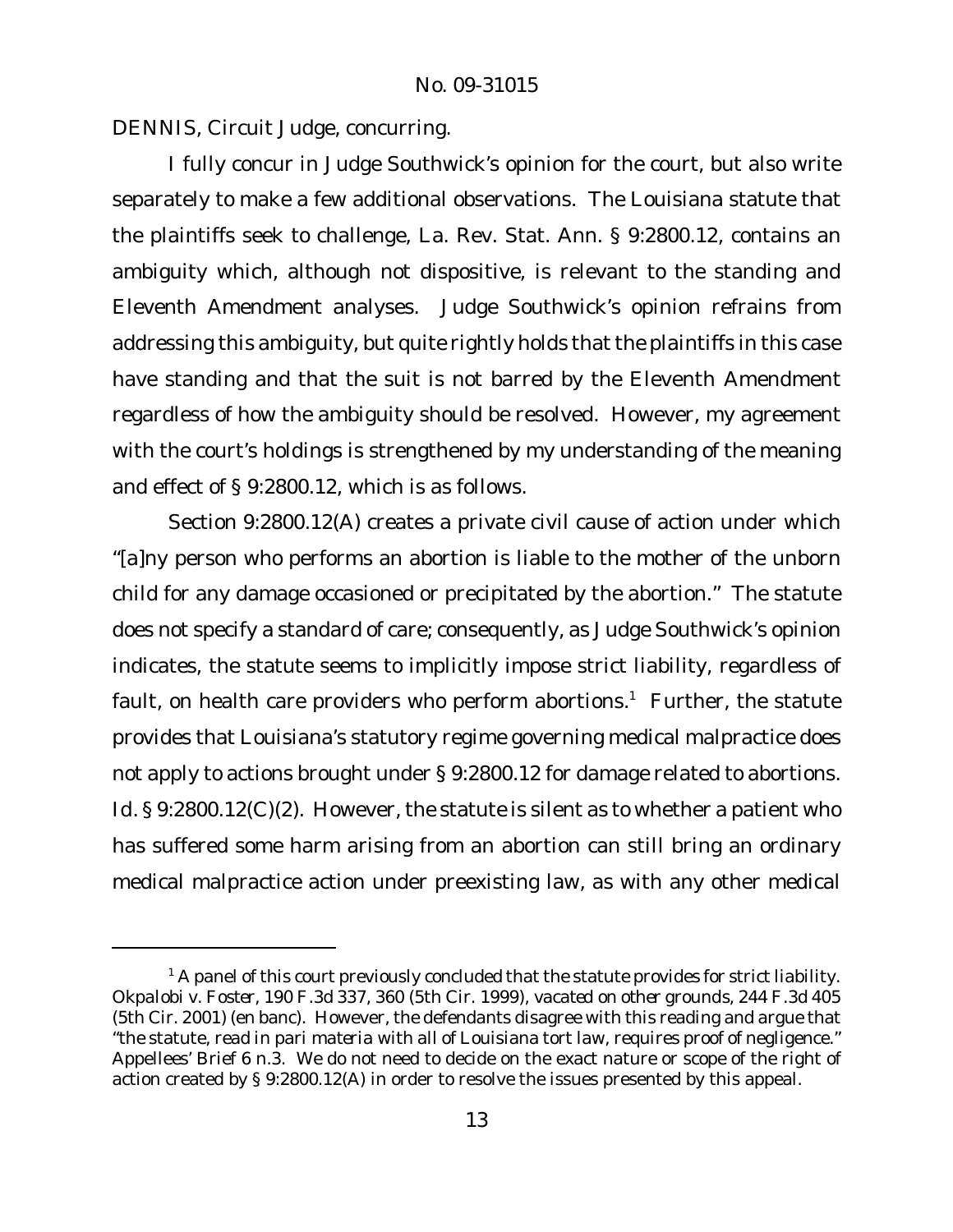procedure, or whether such a patient's only recourse is to bring a strict liability action under § 9:2800.12.

Since § 9:2800.12 is silent on the matter, I believe the Louisiana legislature did not mean to impliedly prevent patients from bringing claims under ordinary medical malpractice law for damages arising from abortions. Indeed, Brittany Prudhome, the former patient who sued K.P., D.B., and Hope Medical for damages arising from an abortion, appears to have sought to bring an ordinary malpractice claim rather than a strict liability claim under § 9:2800.12.<sup>2</sup> Prudhome's counsel's letter to LeBlanc, in which she requested that a medical review panel be convened, referred to her claim as a "medical negligence claim" and asserted that K.P., D.B, and Hope Medical "failed to meet the appropriate standard of medical care." The letter made no mention of strict liability or § 9:2800.12.

The Board, in its response to Prudhome and in its communications with K.P., D.B., and Hope Medical, appears to have taken the position that it must deny health care providers all the benefits of the Louisiana Patients' Compensation Fund with regard to any claim arising from an abortion, even an ordinary medical malpractice claim. These benefits, as Judge Southwick's opinion explains, include the convening of medical review panels, the limitation of liability to \$100,000, and the ability to self-insure by depositing \$125,000 with the Board.

The Board's denial of these three benefits to K.P., D.B., and Hope Medical (with respect to Prudhome's claim in particular, and with respect to abortion-

 $2$  This may well have been a reasonable legal strategy on Prudhome's part, since the strict liability cause of action under § 9:2800.12(A) may be unconstitutional, as the panel decision in *Okpalobi* held it was. *Okpalobi v. Foster*, 190 F.3d 337, 359-60 (5th Cir. 1999), *vacated on other grounds*, 244 F.3d 405 (5th Cir. 2001) (en banc). If Prudhome believed she could show that K.P., D.B., and Hope Medical breached the relevant standard of care, then she would not have needed to rely on strict liability in order to recover damages.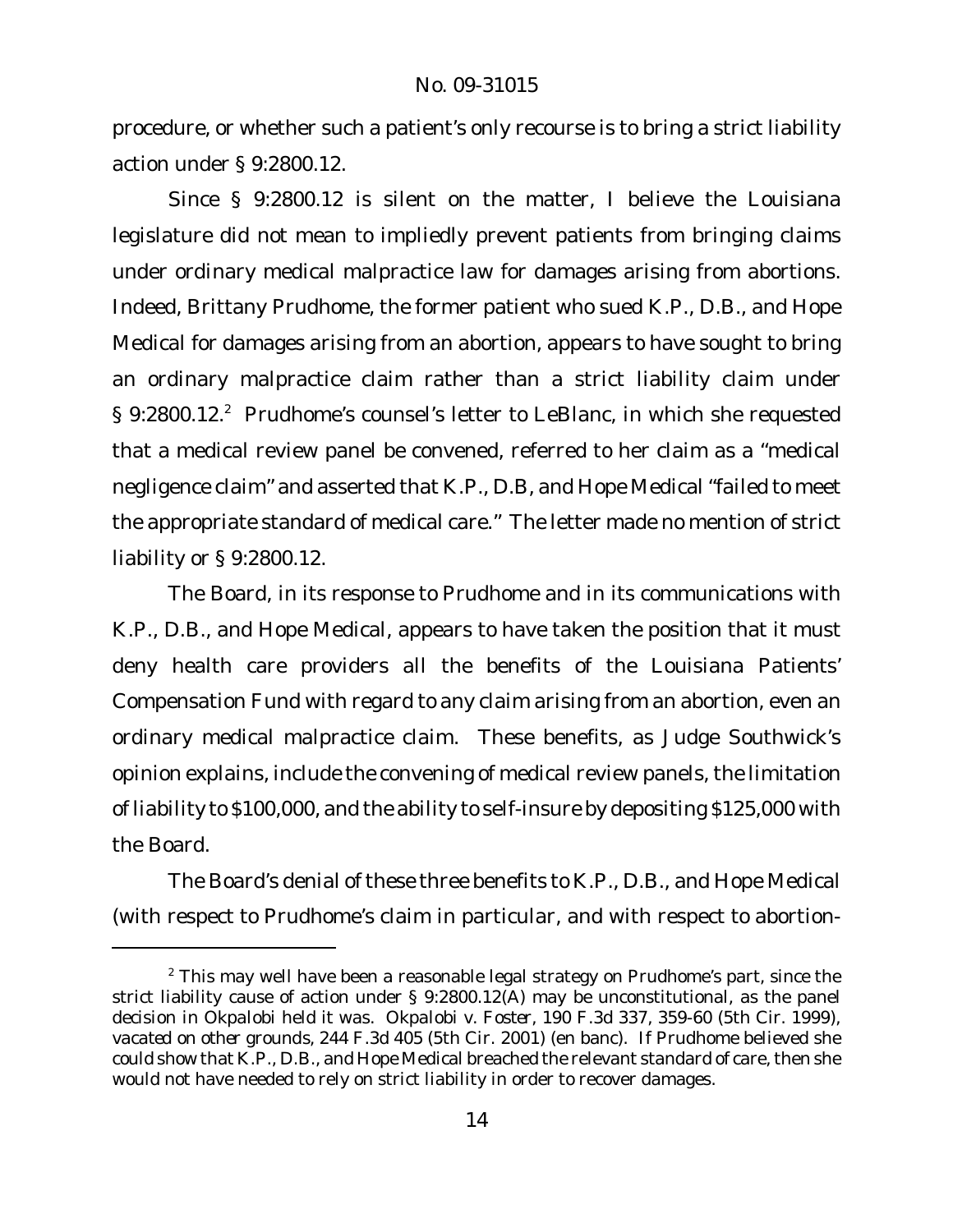related malpractice claims in general) constitutes three concrete and particularized injuries, each of which independently satisfies the injury-in-fact requirement of Article III standing.<sup>3</sup> The Board's refusal to convene a medical review board has already taken place and, as Judge Southwick's opinion explains, it is not moot. The denial of a medical review board concretely injured K.P., D.B., and Hope Medical because medical review boards benefit health care providers by facilitating the dismissal of meritless malpractice suits and aiding in the settlement of suits that appear to be meritorious.<sup>4</sup> Although Prudhome's suit has not yet been resolved, the Board's apparent policy of refusing to pay abortion-related malpractice claims in excess of \$100,000 also causes concrete pecuniary injury to the plaintiffs by effectively raising their cost of obtaining malpractice insurance.<sup>5</sup> *See Henderson v. Stalder*, 287 F.3d 374, 379 (5th Cir. 2002) ("a direct pecuniary injury" is "an injury in fact"). Likewise, by refusing Patients' Compensation Fund coverage for all abortion-related malpractice claims, the Board denies K.P., D.B., and Hope Medical the financially beneficial opportunity to self-insure with respect to such claims by depositing \$125,000

<sup>3</sup> *See, e.g.*, *Lujan v. Defenders of Wildlife*, 504 U.S. 555, 560 (1992) (explaining that Article III standing requires an "injury in fact" which is "concrete and particularized" and "actual or imminent").

<sup>4</sup> *See Everett v. Goldman*, 359 So. 2d 1256, 1264 (La. 1978) ("Pretrial screening through a medical review panel is designed to weed out frivolous claims without the delay or expense of a court trial. It is thought that the use of such panels will encourage settlement because both parties will be given a preliminary view of the merits of the case."). Thus, regardless of whether Prudhome's malpractice claim has any merit, K.P., D.B., and Hope Medical were injured by the Board's refusal to convene a review panel to assess whether they had violated the relevant standard of care.

<sup>&</sup>lt;sup>5</sup> The \$100,000 cap on liability for participating health care providers was designed to make malpractice insurance more affordable. *See Descant v. Adm'rs of Tulane Educ. Fund*, 639 So. 2d 246, 248 (La. 1994) ("In part, the [Medical Malpractice] Act was designed to increase the likelihood that health care providers would carry malpractice insurance by regulating the total damage recovery of malpractice victims, thereby reducing insurance premiums.").